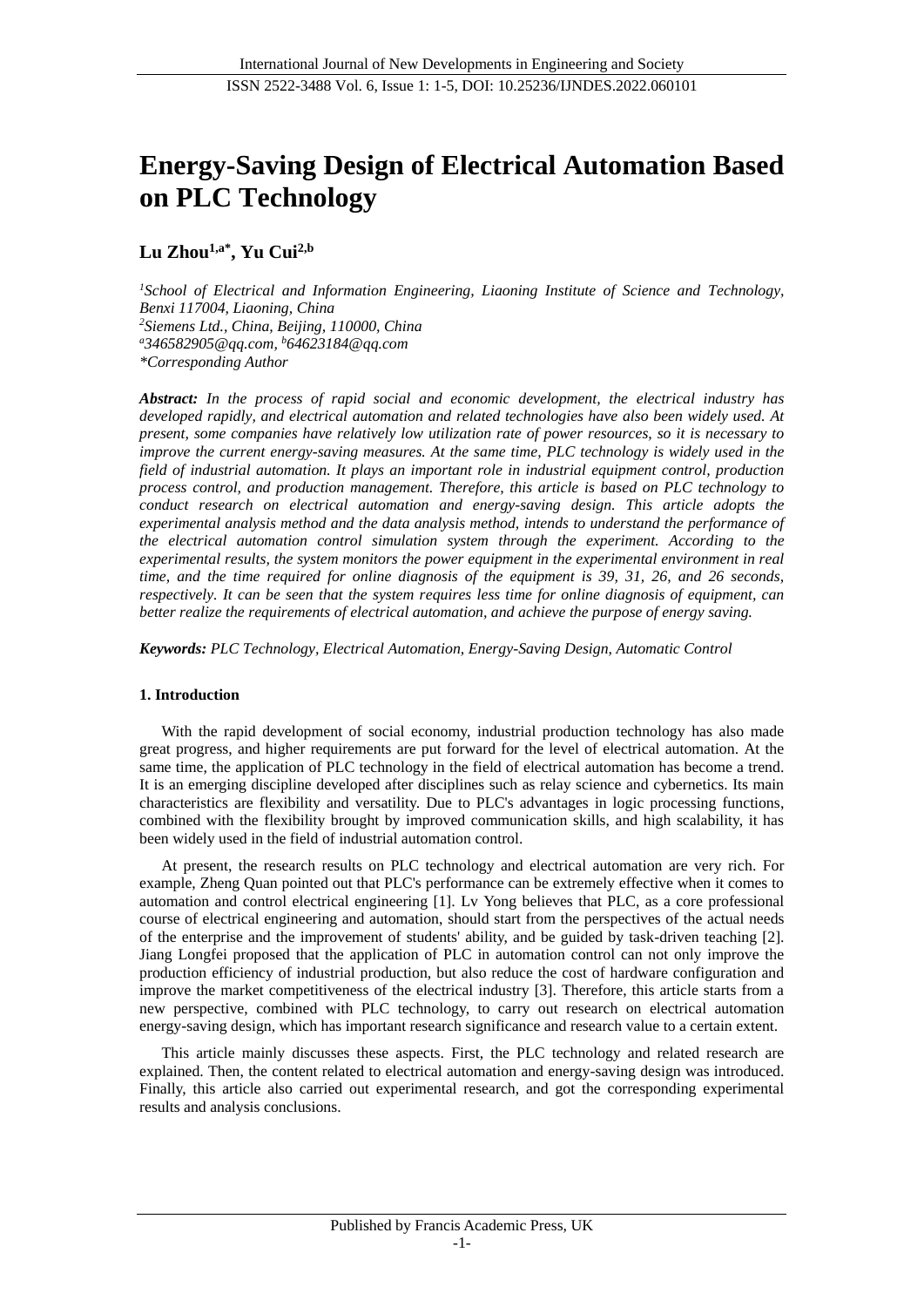ISSN 2522-3488 Vol. 6, Issue 1: 1-5, DOI: 10.25236/IJNDES.2022.060101

#### **2. Related Theoretical Overview and Research**

#### *2.1 PLC Technology and Related Research*

PLC takes the microprocessor technology as the core and is a new type of universal automatic control device developed through the combination of computer technology, automation technology, communication technology and electrical control technology. With the rapid development of automation, PLC will also rapidly develop into an irreplaceable means and method in the process of industrial automation control. In terms of logic operation and network communication, PLC has also been greatly improved, and it has become an indispensable part of on-site automatic control equipment and has played a great role.

PLC is an industrial control equipment with a wide range of products, with different structures, control ranges and functions performed, but the basic components are the same [4-5]. The basic structure of PLC is shown as in Figure 1.



*Figure 1: Basic Structure of PLC*

According to the structure, PLC can be divided into two types: integrated type and combined type. According to PLC control performance, it can be divided into low-end PLC, middle-end PLC, and high-end PLC. PLC technology has the following characteristics.

(1) Strong anti-interference ability and high reliability. PLC is often referred to as a "slightly damaged" instrument because it has been strictly manufactured during the design and manufacturing process, and a high level of interference measurement has been performed in both software and hardware. The equipment has multiple anti-interference measures such as grounding, shielding, filtering, isolation, etc. The model shell is designed for perfect electromagnetic compatibility. A number of automatic diagnosis, anti-interference and system-level technologies are applied in redundant configuration, etc., so that the PLC can generally and reliably work in a harsher environment.

(2) Strong flexibility and flexible combination. Towards serialization, standardization and even modularization is the main direction of PLC development at present. Under this unified standard, users can control the system through flexible combinations. This can improve the PLC's communication capabilities and human-computer interaction functions, and at the same time PLC can easily control various systems. Communication network modules, man-machine interface modules and I/O modules are mainly used to connect field devices and provide a variety of industrial field signals. The workload of construction, programming and installation is reduced, and the operation is very flexible and convenient. At the same time, the expansion of these modules is also relatively flexible, and can be continuously expanded in terms of application range, storage capacity, application fields, and control functions [6-7].

(3) Powerful computing and processing functions. PLC has high-speed data processing capabilities, which can meet various complex industrial control requirements.

(4) Programming is simple and easy to learn. The PLC interface is simple, mainly through the computer to control the industrial process. The purpose is to learn and understand industrial control equipment. Ladder language is a commonly used language in programming. This language is simple and easy to use for those who are familiar with electromechanical programming, and it also provides convenience for those who want to take the lead in the field of control.

(5) Less labor for design, installation and commissioning, and easy maintenance. In a control system composed of relays, if you want to change the control method or object, the traditional method is to change the wiring method to achieve this. This is to encapsulate the PLC in it, similar to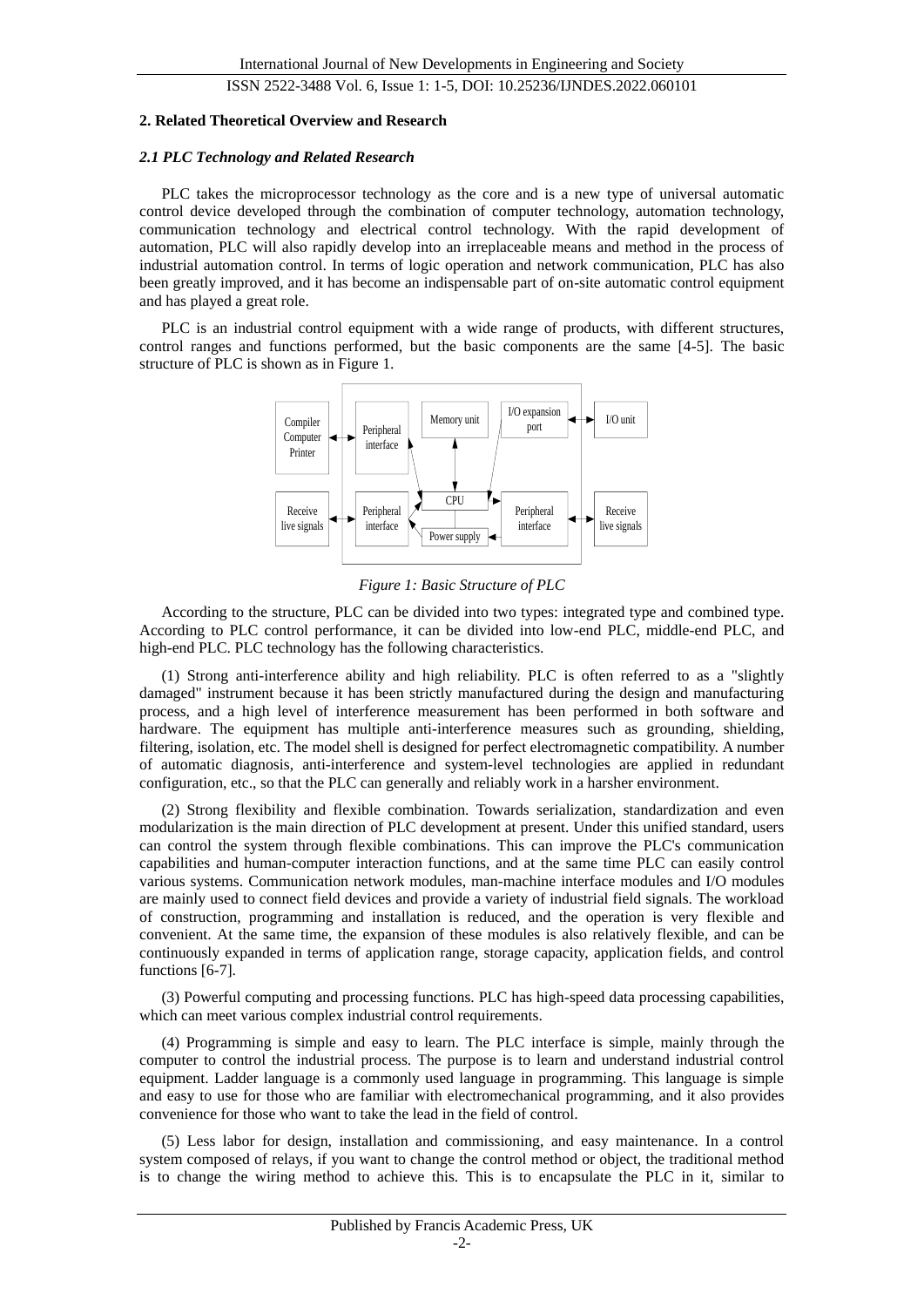## ISSN 2522-3488 Vol. 6, Issue 1: 1-5, DOI: 10.25236/IJNDES.2022.060101

"software" control, by changing the external pins to obtain Logic control. If the production process changes, you only need to change the program, which significantly shortens the design and construction cycle of the controller and is easy to maintain. During the installation process, there are no strict requirements on the installation environment and interference measures. The system can only operate normally if the components are connected correctly; each module is equipped with operation and error indicators to provide instructions.

(6) Small size, light weight, low power consumption and high performance. In order to meet the control requirements of industrial production systems, PLC has a compact and sturdy design, and is developing in the direction of volume integration, volume reduction, weight reduction, and easier maintenance and system transfer. In the mechatronics control unit, integration and strong anti-interference ability are well reflected in the PLC. PLC uses highly integrated software to implement wiring on the hardware, which reduces the wiring between devices, while achieving control, and at the same time facilitating the daily maintenance of equipment. This use of program changes to control different industrial processes has important practical significance, and is particularly suitable for cross-brand production in small batches [8-9].

## *2.2 Electrical Automation and Energy-Saving Design*

In the process of rapid social and economic development, the electrical industry has developed rapidly, and electrical automation and related technologies have also been widely used. At present, some companies have relatively low utilization rate of power resources, so it is necessary to improve the current energy-saving measures.

Electrical automation technology plays an important role in the entire industrial production process. Most of the energy used in industrial production is embodied in the form of electrical energy. The realization of electrical automation and energy saving design is an important part of the realization of energy saving and emission reduction in the entire industrial production process.

With the breakthrough of modern science and technology and the improvement of related theories, people have put forward the concept of automatic control. Its building blocks include artificial intelligence, control theory, and computer science.

With the development of information technology and knowledge economy system, the concept of electrical automation technology came into being. It is the product of time, and its basic connotation will change over time. When integrating construction machinery, the focus is on automation technology, and many sensors are in a secondary position. They perform their own duties to monitor various operating parameters of the system in real time. Sensors with a wide range of applications include temperature sensors, humidity sensors, flow sensors, pressure sensors, etc. [10-11].

The basic principle of electrical automation energy-saving design is to adopt safe, reliable, economical, and practical power-saving technologies to improve equipment energy efficiency and operating energy efficiency, and reduce building power consumption.

(1) Ensure the normal operation of power equipment. (2) Consider actual economic benefits. Electric energy conservation must be combined with technical and economic analysis, starting from the actual economic benefits of investment returns, choosing reasonable energy-saving measures and energy-saving equipment, conducting scientific and reasonable management, and reducing operating costs. (3) Save unnecessary energy consumption. In the industrial production process, there is unnecessary energy consumption. For example, the design of illuminance is too high, which leads to too high power density; the selection of transformer capacity is too large, which leads to increased no-load loss; and the equipment that should be out of service runs for a long time. (4) Adopt advanced and reliable technology. Technology is the most important productivity. Only by relying on advanced technology can energy conservation be improved and exert its greatest effect. At the same time, the stability of technology is also a factor that must be considered.

Take the water pump motor automatic speed control system as an example. The water pump motor is a kind of energy-consuming equipment, and its power consumption is the largest part of the whole station. Therefore, the implementation of variable frequency speed regulation and energy-saving technology for water pumps can greatly improve the economic efficiency of pumping station operation. The maximum load of the pump is often adjusted according to the maximum pressure head and maximum hourly flow under the most unfavourable conditions. In actual operation, the pump only needs a short time to reach the maximum flow: its real-time flow changes with the change of external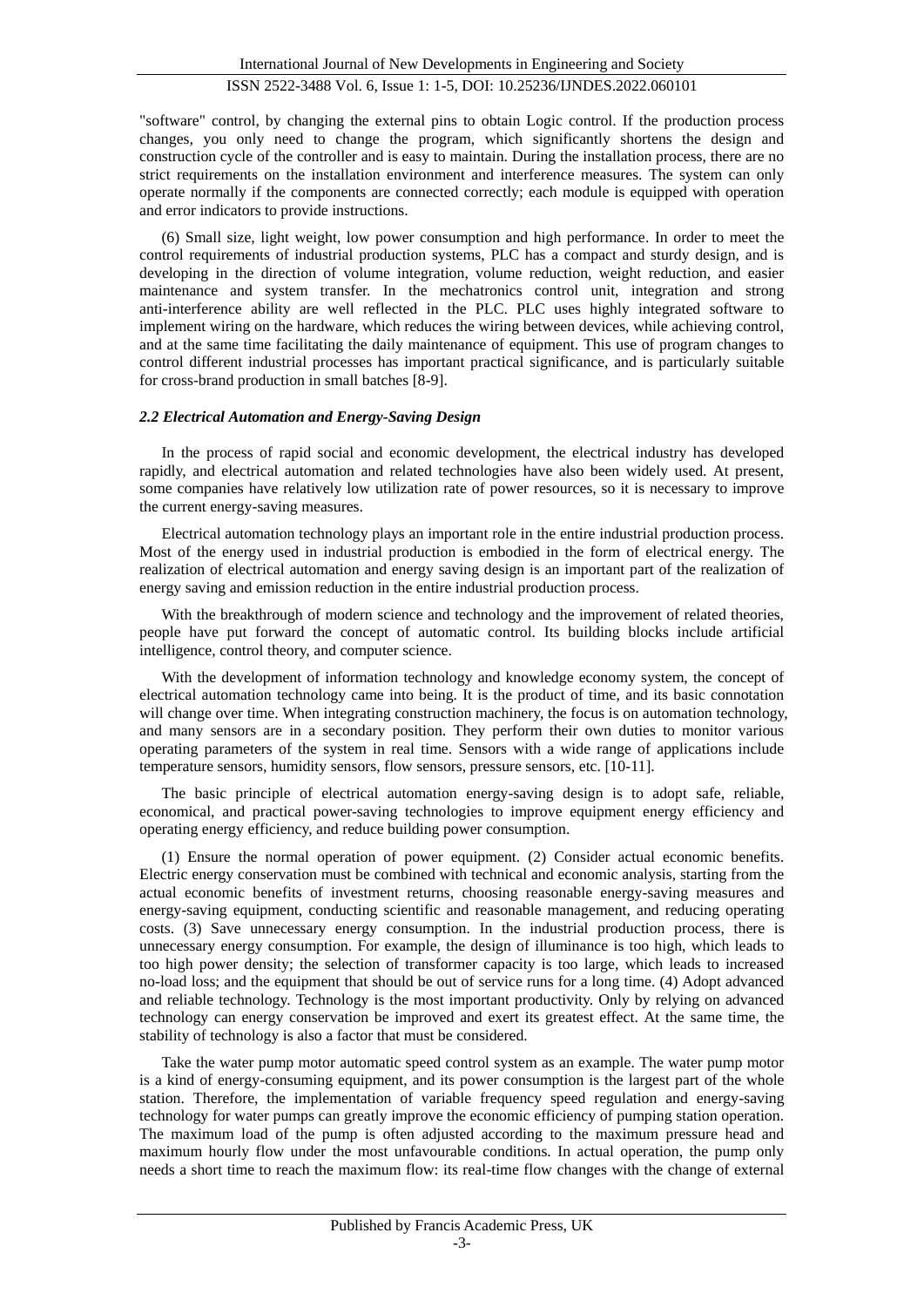## ISSN 2522-3488 Vol. 6, Issue 1: 1-5, DOI: 10.25236/IJNDES.2022.060101

water consumption, and its head also changes with the change of the flow level. Controlling the speed of the water pump and controlling the opening of the valve are common methods for adjusting the flow. Valve control involves adjusting the flow rate by changing the impedance of the water pipe. This method inevitably consumes energy. The speed control of the water pump changes the working point of the water pump by adjusting the rotation speed of the water pump motor to achieve the effect that the delivery head and flow are adapted to the water consumption, and finally achieve the purpose of energy saving [12]. When pumping water, the relationship between output power, speed, water pressure and flow rate of the pipe network can be expressed by formula 1) 2).

$$
Q = a_1 GW \tag{1}
$$

$$
m = a_2 W \tag{2}
$$

Among them, Q is the output power, m is the speed, G is the water pressure of the pipe network, W is the water flow, and  $a_1$  and  $a_2$  are both proportional constants. In this way, by adjusting the frequency of the asynchronous motor, the water flow rate and working height of the water pump can be changed. As long as the water supply needs are met, the power consumption of the water pump can be effectively reduced and can achieve the purpose of energy saving.

## **3. Experiment and Research**

## *3.1 Experimental Environment*

This experiment, combined with PLC technology, and optimized energy-saving processing, designed an electrical automation control simulation system. The system is equipped with dual-core processors, Core 1 is used for program operation, and Core 2 is used for communication processing. M258 has 8 built-in high-speed counter inputs with a frequency of up to 200 kHz. Built-in Ethernet function, support EthernetTCP-Modbus, Somachine, UDP, TCP and SNMP communication. The electrical automation control simulation system includes functions such as general event actions and information, event reminders, accident recurrence, and wave recording analysis. The analysis of the recurrence of accidents and recorded waves is of great significance for analyzing the causes of accidents and preventing accidents.

## *3.2 Experimental Process*

In this experiment, in order to better understand the performance of the electrical automation control simulation system for this experiment, a total of 4 tests were carried out. In this experiment, the power equipment in the experimental environment was monitored in real time, and the time required for online diagnosis of the equipment, fault detection, and automatic alarm was tested. The experimental results are shown below.

## **4. Analysis and Discussion**

In this experiment, a total of 4 tests were carried out to monitor the power equipment in the experimental environment in real time, and to test the time required for online diagnosis of the equipment, fault detection, and automatic alarm. The test results are shown in Table 1.

| Test times | Online diagnosis $(s)$ | Fault positioning time(s) | Automatic alarm(s) |
|------------|------------------------|---------------------------|--------------------|
|            |                        |                           |                    |
|            |                        |                           |                    |
|            |                        |                           |                    |
|            |                        |                           |                    |

*Table 1: Test Results of the System*